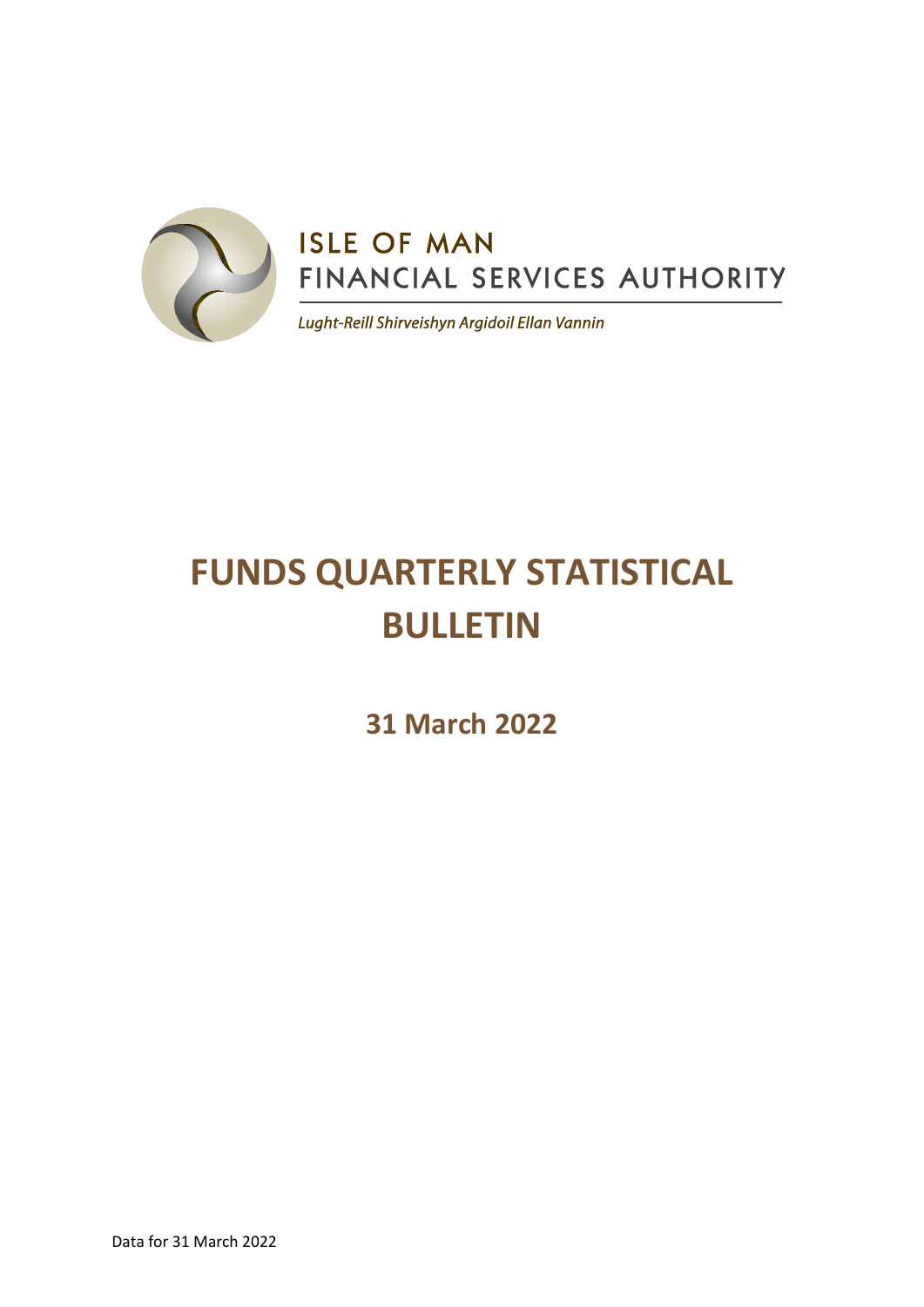## **Contents**

| 2. Fund Categorisations – Change in aggregate NAVs and number of funds during |  |
|-------------------------------------------------------------------------------|--|
|                                                                               |  |
|                                                                               |  |
|                                                                               |  |
|                                                                               |  |
|                                                                               |  |

Date issued: June 2022

**Enquiries** Banking, Funds & Investment Division Isle of Man Financial Services Authority P.O. Box 58, Finch Hill House, Bucks Road, Douglas, Isle of Man, IM99 IDT Tel: (01624) 646000 Email: [info@iomfsa.im](mailto:info@iomfsa.im) Website: [www.iomfsa.im](http://www.iomfsa.im/)

For further details of the regulatory framework for each type of scheme please refer to the Funds page of the Authority's website.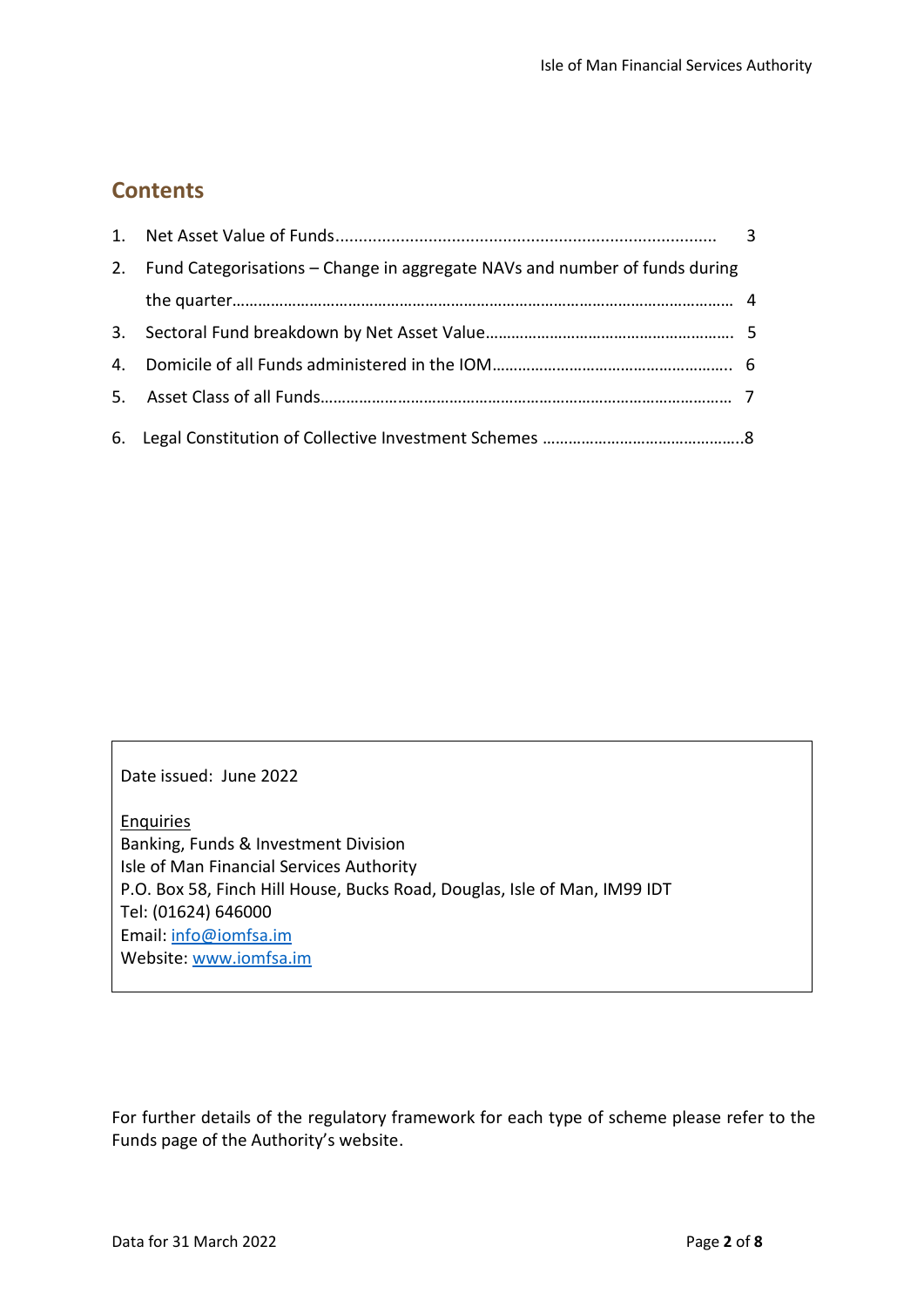

## **1. Net Asset Value (NAV) and Number of Funds**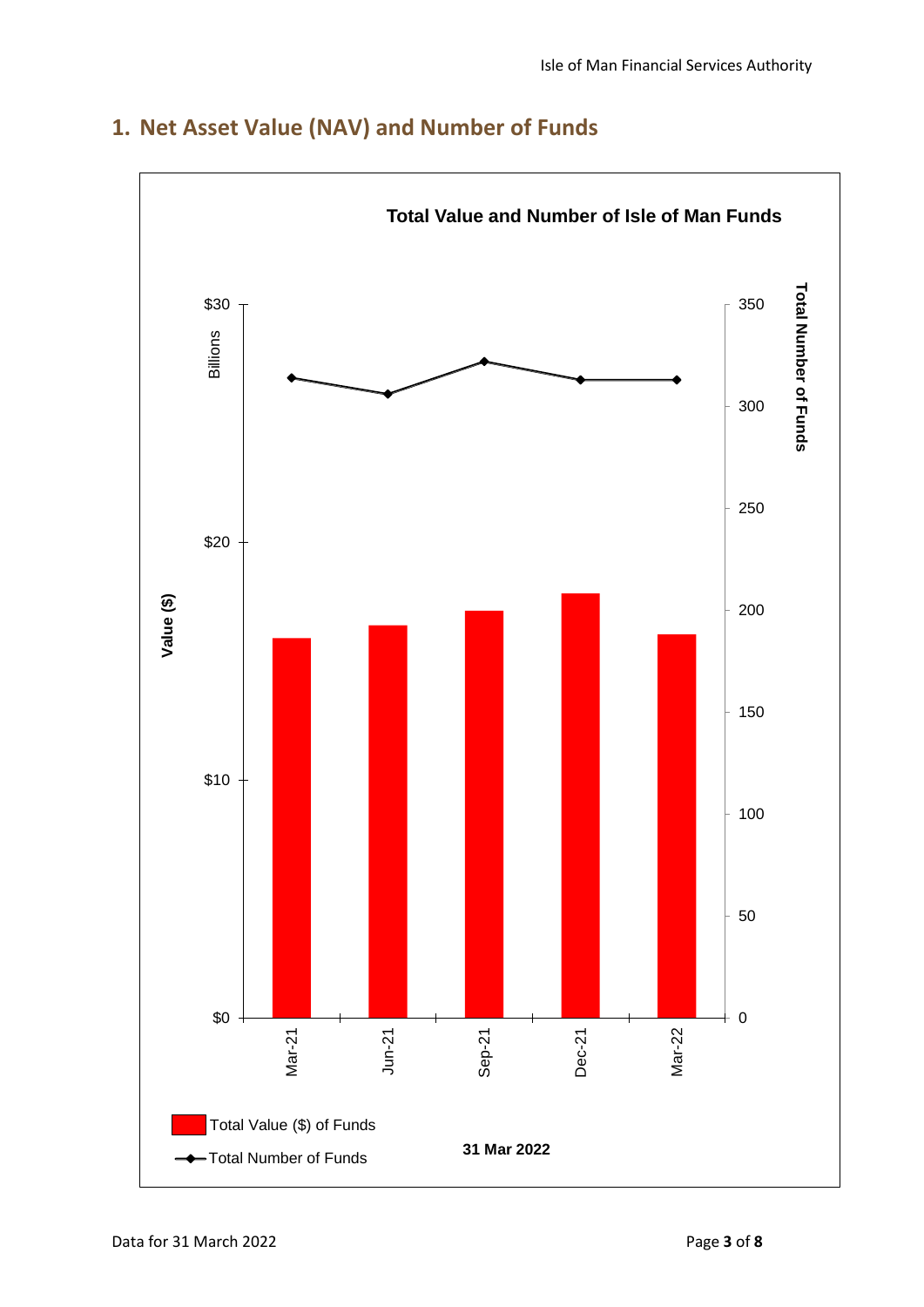## **2. Fund Categorisations – Change in aggregate NAVs and number of funds during the quarter**

| <b>Fund Type</b>                                                                                                     | No. of<br><b>Funds</b> | <b>New</b>     | Ceased         | <b>NAV</b><br>Dec<br>2021<br>US\$ | <b>NAV</b><br>Mar<br>2022<br>US\$ | <b>NAV</b><br>Quarterly %<br>change |
|----------------------------------------------------------------------------------------------------------------------|------------------------|----------------|----------------|-----------------------------------|-----------------------------------|-------------------------------------|
| <b>Authorised Schemes</b><br>(retail)                                                                                | 3                      | 0              | 0              | 233.06m                           | 210.03m                           | $-9.88%$                            |
| <b>Regulated Fund (can be</b><br>retail)                                                                             | 5                      | 0              | 0              | 261.93m                           | 267.80m                           | $+2.24%$                            |
| <b>Specialist Fund</b>                                                                                               | 9                      | 0              | $\mathbf{1}$   | $1.12$ bn                         | 957.74m                           | $-14.55%$                           |
| <b>Qualifying Fund</b>                                                                                               | $\overline{7}$         | 0              | 0              | 642.36m                           | 645.41m                           | $+0.47%$                            |
| <b>Full International</b><br><b>Scheme</b> (retail legacy<br>fund)                                                   | 1                      | N/A            | 0              | 61.27m                            | 53.03m                            | $-13.45%$                           |
| <b>Experienced Investor</b><br>Funds ('EIF') (Legacy<br>Funds)                                                       |                        |                |                |                                   |                                   |                                     |
| <b>Closed EIF</b>                                                                                                    | 2                      | N/A            | 0              | 4.43m                             | 3.84m                             | $-13.32%$                           |
| <b>Legacy EIF</b>                                                                                                    | 2                      | N/A            | 0              | 0.03m                             | 0.01m                             | $-66.67$                            |
| <b>Qualifying EIF</b>                                                                                                | $\overline{2}$         | N/A            | 0              | 24.65m                            | 23.00m                            | $-6.69%$                            |
| <b>Exempt-type Schemes</b>                                                                                           | 18                     | 0              | $\overline{2}$ | 977.92m                           | 943.30m                           | $-3.54%$                            |
| <b>Exempt Schemes</b>                                                                                                | 92                     | $\overline{2}$ | 0              | 1.65bn                            | $1.51$ bn                         | $-8.48%$                            |
| <b>Overseas Schemes</b>                                                                                              | 48                     | 0              | 0              | 6.51bn                            | 6.55bn                            | $+0.61%$                            |
| <b>Services to overseas</b><br>managers or<br>administrators of<br>schemes (previously<br><b>Inward Outsourcing)</b> | 77                     | 2              | 0              | 4.40bn                            | 3.93bn                            | $-10.68%$                           |
| <b>Closed-Ended</b><br><b>Investment Companies</b> <sup>1</sup><br>(CEIC)                                            | 47                     | 0              | $\mathbf{1}$   | 1.97bn                            | 1.04bn                            | $-47.21%$                           |
| <b>TOTAL FOR ALL FUNDS</b>                                                                                           | 313                    | 4              | 4              | 17.85bn                           | 16.13bn                           | $-9.64%$                            |

<sup>&</sup>lt;sup>1</sup> This figure covers only those Closed Ended Investment Companies for which licenceholders are required to report statistics.

1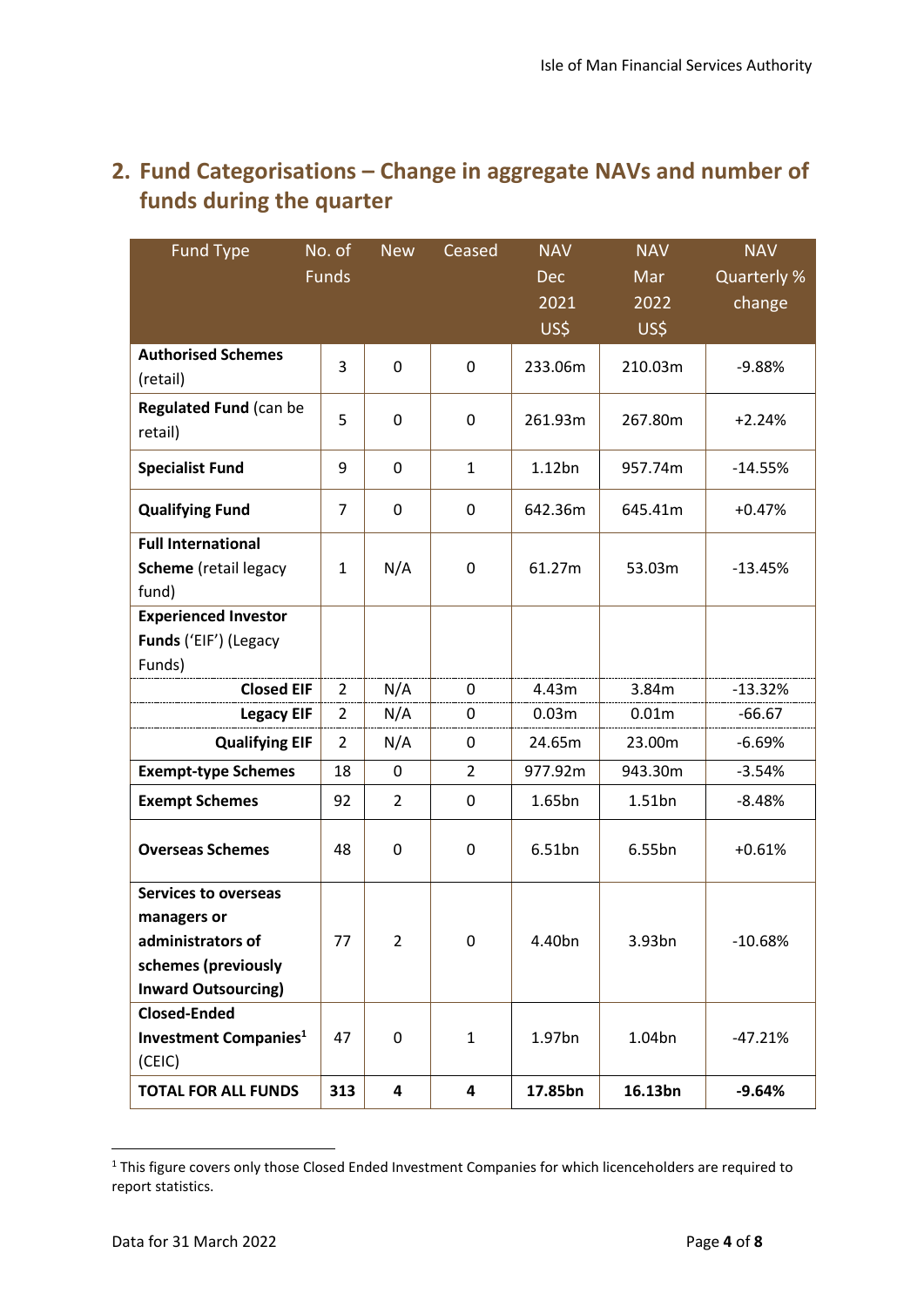

#### **3. Sectoral Fund Breakdown by NAV as at 31 March 2022**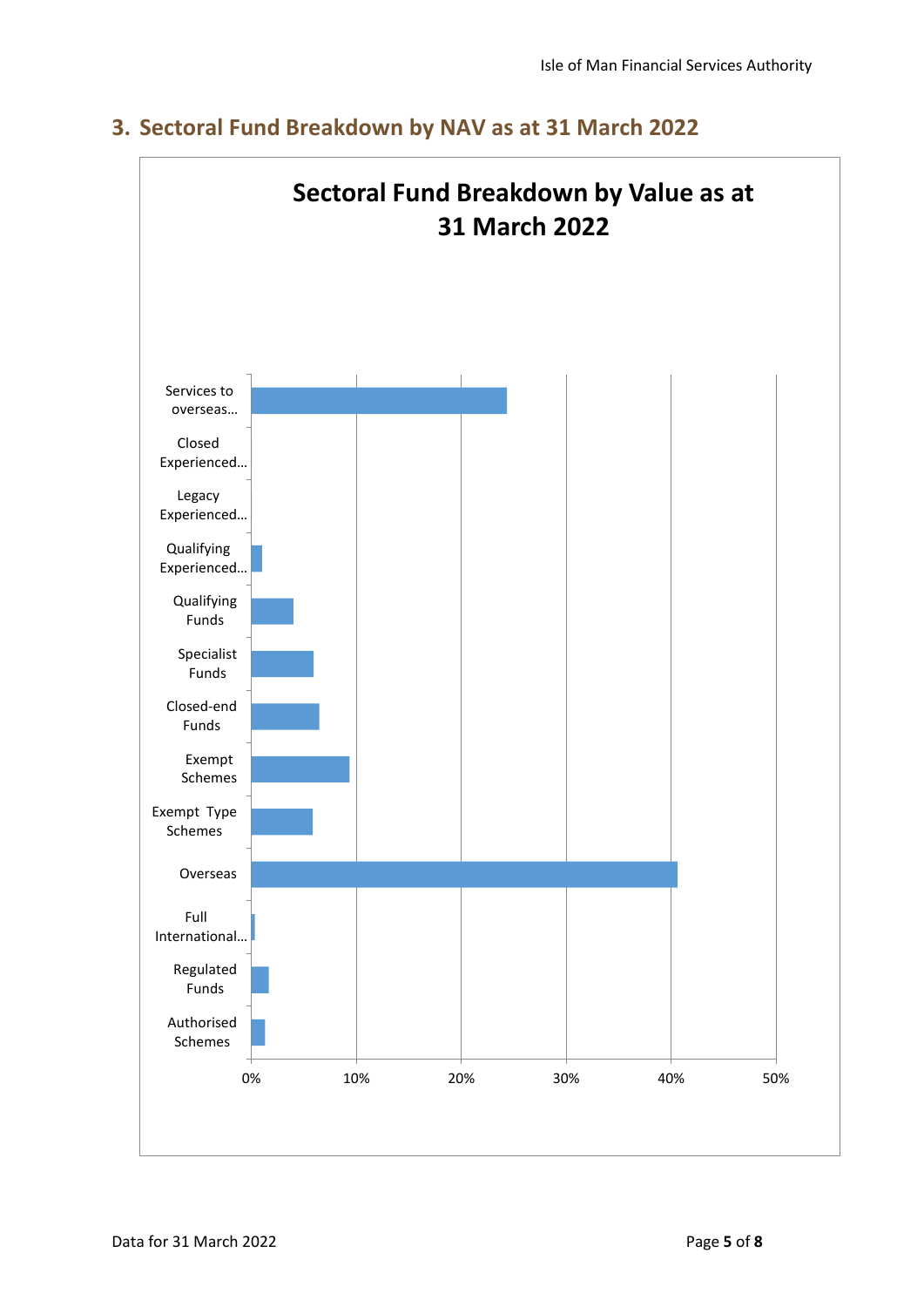**4. Domicile of all Collective Investment Schemes administered or managed in the IOM, including services to overseas managers or administrators of schemes**



#### **Origin of non-Isle of Man schemes:**

| Cayman      | 75            |
|-------------|---------------|
| BVI         | 48            |
| Jersey      | 3             |
| UK          | 4             |
| Malta       | 3             |
| Ireland     | $\mathfrak z$ |
| Bahamas     | $\mathfrak z$ |
| US          | 1             |
| St Vincent  | 1             |
| Netherlands | 4             |
| Canada      | 20            |
|             |               |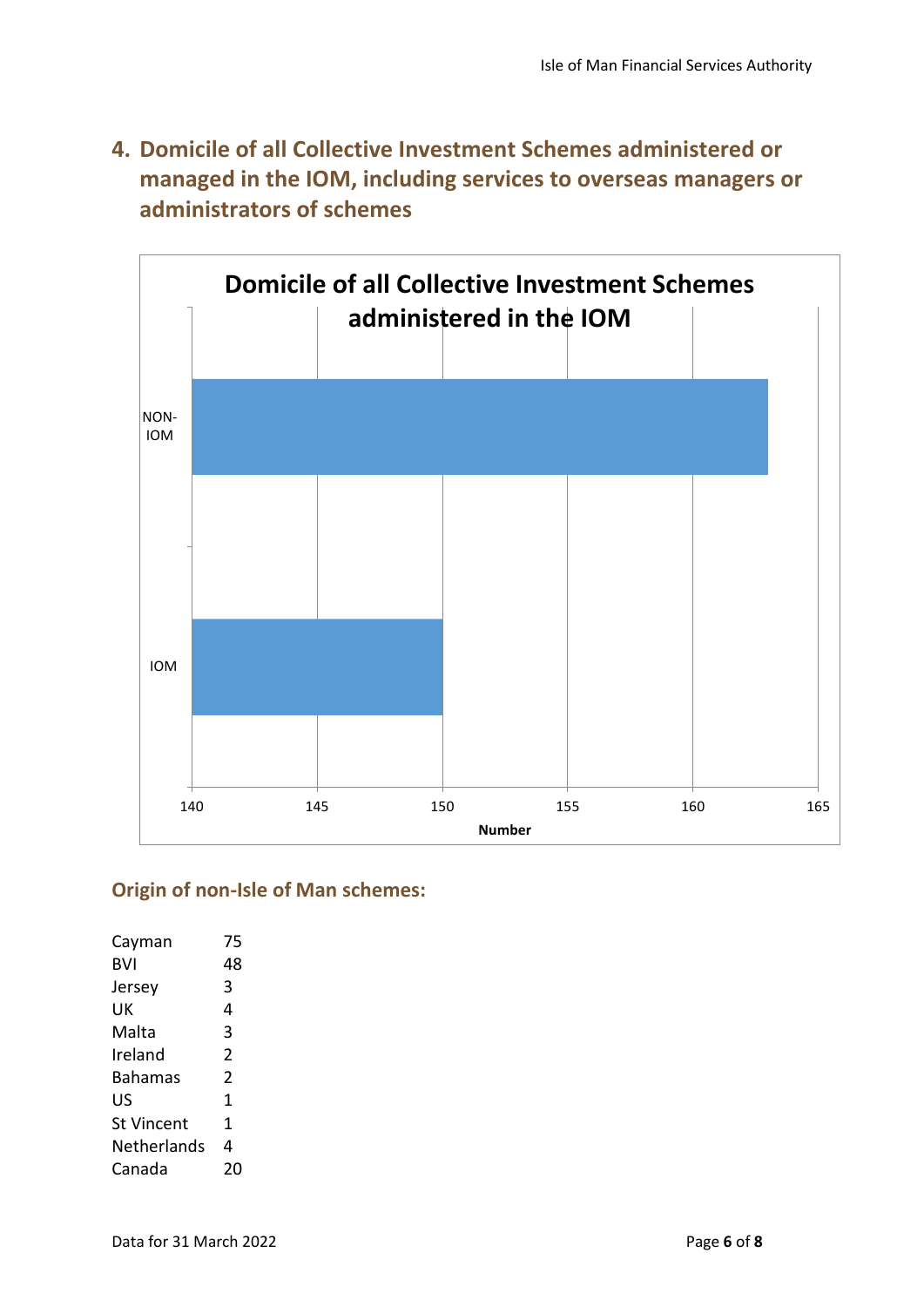

#### **5. Asset Class of all Collective Investment Schemes**